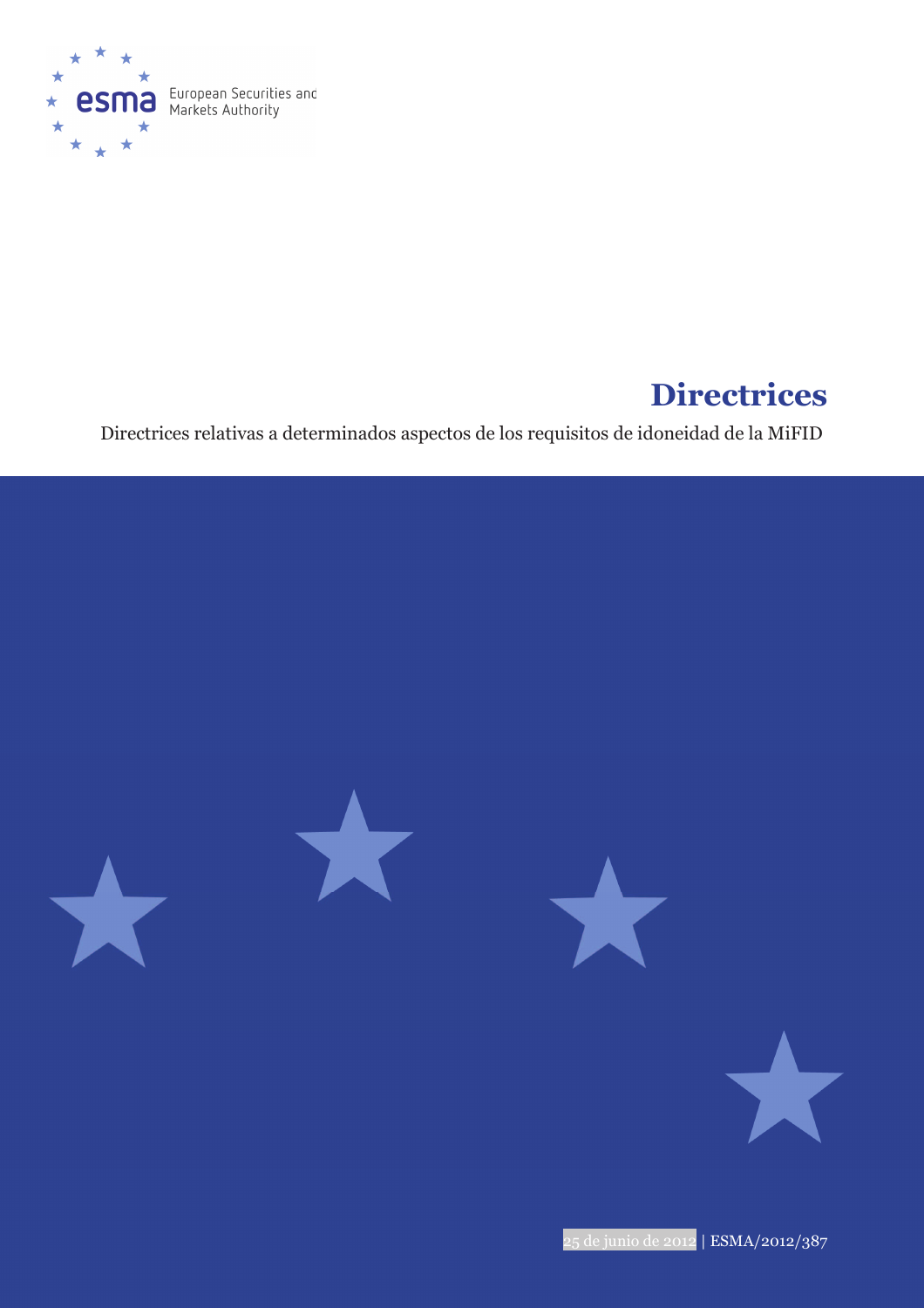

**esma** European Securities and

Fecha: 25 de junio de 2012<br>ESMA/2012/387

## Índice

| I.     | Ámbito de aplicación                                                                            | 3              |
|--------|-------------------------------------------------------------------------------------------------|----------------|
| Π.     | Definiciones                                                                                    | $\mathcal{S}$  |
| III.   | Objetivo                                                                                        | 4              |
| IV.    | Obligaciones de cumplimiento y de información                                                   | $\overline{4}$ |
| V.     | Directrices sobre determinados aspectos de los requisitos de idoneidad de la MiFID              | .5             |
| V.I    |                                                                                                 |                |
| V.II   | Medidas necesarias para conocer a los clientes y a los instrumentos financieros _____________ 6 |                |
| V.III  | Cualificaciones del personal de la empresa de inversión                                         | 7              |
| V.IV   | Alcance de la información recogida de los clientes (proporcionalidad)                           | - 8            |
| V.V    | Fiabilidad de la información del cliente                                                        | 10             |
| V.VI   | Actualización de la información del cliente                                                     | 12             |
| V.VII  | Información del cliente en el caso de entidades o grupos                                        | -13            |
| V.VIII | Medidas necesarias para garantizar la idoneidad de una inversión                                | 14             |
| V.IX   | Mantenimiento de registros                                                                      | 15             |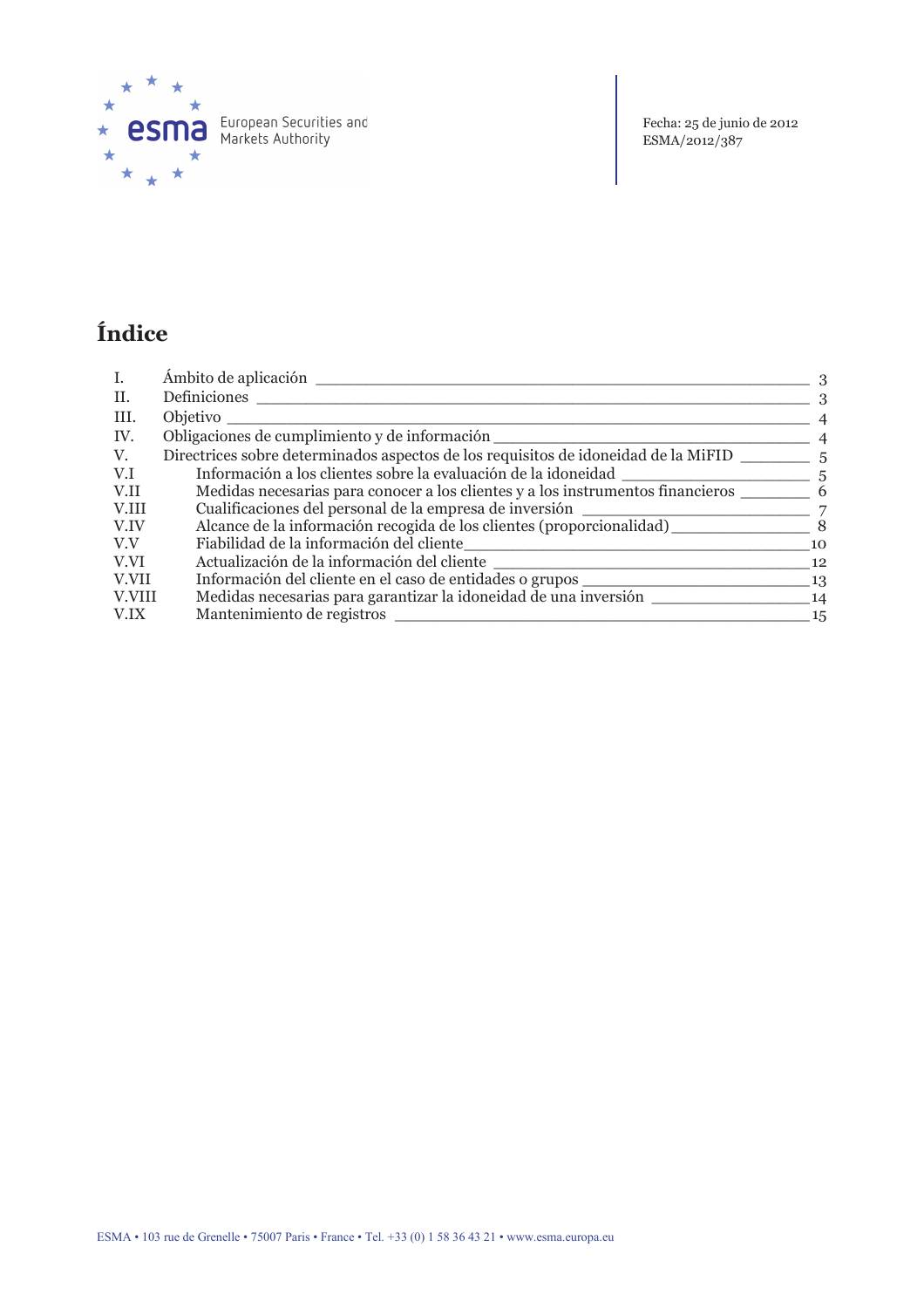

### I. Ámbito de aplicación

#### **Destinatarios**

Las presentes directrices se aplicarán a las empresas de inversión (definidas en el artículo 4,  $1<sub>1</sub>$ apartado 1, punto 1) de la MiFID), incluyendo a las instituciones de crédito que prestan servicios de inversión, a las sociedades de gestión de OICVM<sup>1</sup> y a las autoridades competentes.

#### **Objeto**

- Las presentes directrices se aplicarán a la prestación de los siguientes servicios de inversión  $2.$ enumerados en la sección A del anexo I de la Directiva relativa a los mercados de instrumentos financieros (MiFID):
	- (a) as espaniento en materia de inversión;
	- (b) gestión discrecional de carteras.
	- Aunque las presentes directrices se refieren principalmente a aquellas situaciones en las que los 3. servicios se prestan a clientes minoristas, deberán considerarse igualmente aplicables, en la medida en que proceda, a los servicios prestados a clientes profesionales (el artículo 19, apartado 4, de la MiFID no hace distinción entre clientes minoristas y profesionales).

#### Entrada en vigor

Las presentes directrices se aplicarán a partir de los 60 días naturales posteriores a la fecha del  $\overline{4}$ . requisito de notificación mencionado en el apartado 11.

#### **II.** Definiciones

Salvo que se indique lo contrario, los términos utilizados en las presentes directrices tendrán el 5. mismo significado que en la Directiva relativa a los mercados de instrumentos financieros y en la Directiva de aplicación de la MiFID. Serán igualmente de aplicación las siguientes definiciones con:

| Directiva relativa a los<br>mercados de<br>instrumentos financieros<br>(MiFID) | Directiva 2004/39/CE del Parlamento Europeo y del Consejo, de 21 de<br>abril de 2004, relativa a los mercados de instrumentos financieros, por<br>la que se modifican las Directivas $85/611/CEE$ y 93/6/CEE del Consejo<br>y la Directiva 2000/12/CE del Parlamento Europeo y del Consejo y se<br>la Directiva 93/22/CEE del Consejo, posteriormente<br>deroga<br>modificada. |
|--------------------------------------------------------------------------------|--------------------------------------------------------------------------------------------------------------------------------------------------------------------------------------------------------------------------------------------------------------------------------------------------------------------------------------------------------------------------------|
| Directiva de aplicación<br>de la MiFID                                         | Directiva 2006/73/CE de la Comisión, de 10 de agosto de 2006, por la<br>que se aplica la Directiva 2004/39/CE del Parlamento Europeo y del<br>Consejo en lo relativo a los requisitos organizativos y las condiciones de<br>funcionamiento de las empresas de inversión, y términos definidos a                                                                                |

<sup>&</sup>lt;sup>1</sup> Las presentes directrices solamente se aplicarán a las sociedades de gestión de OICVM que presten servicios de gestión de carteras o asesoramiento en materia de inversión a nivel individual (en el sentido del artículo 6, apartado 3, letras a) y b) de la Directiva OICVM).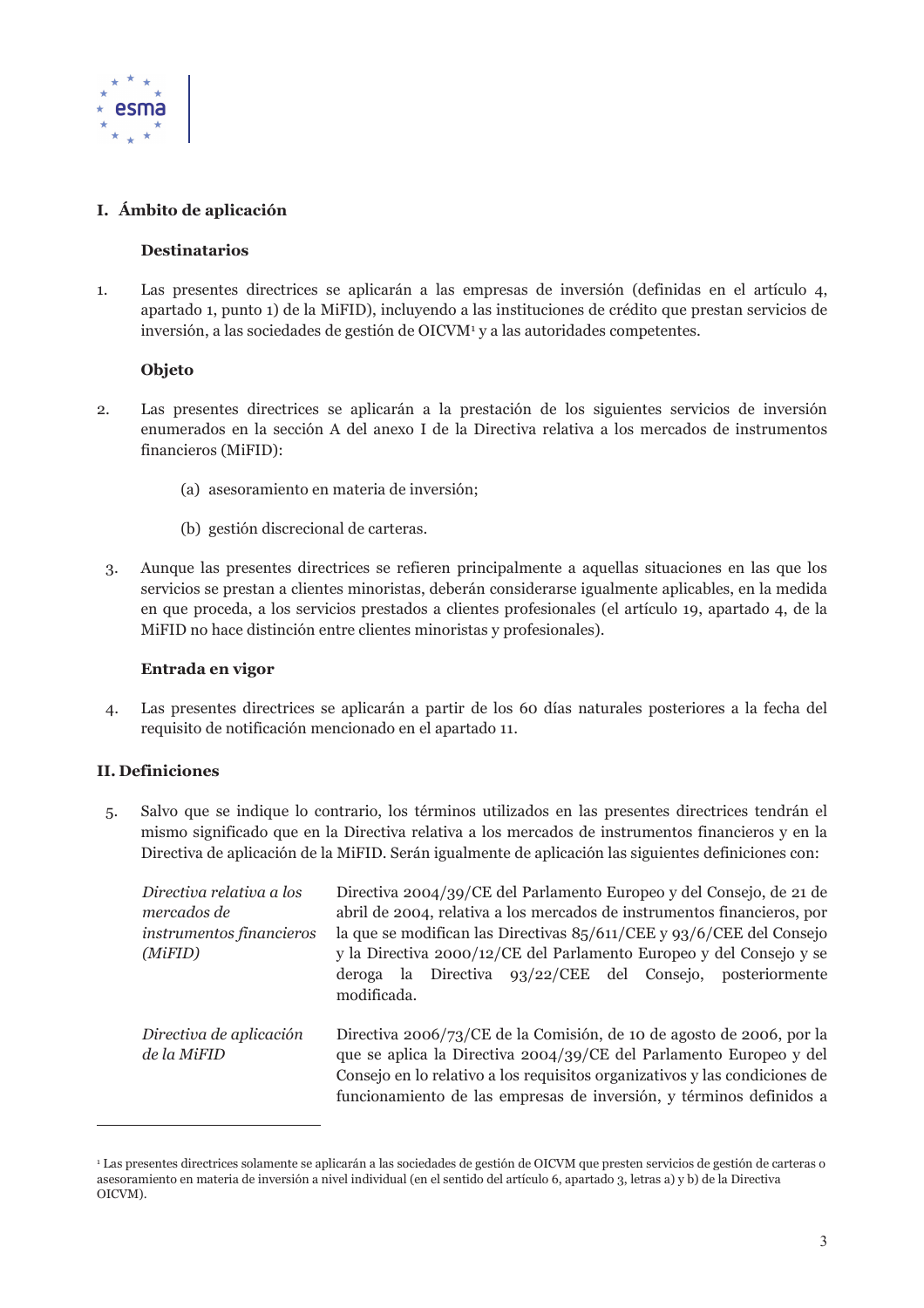

efectos de dicha Directiva.

**ESMA** 

Siglas en inglés de la Autoridad Europea de Valores y Mercados

 $6<sup>1</sup>$ Las presentes directrices no implican obligaciones absolutas, motivo por el cual se utiliza con frecuencia la expresión «debería». En cambio, cuando se menciona un requisito de la MiDIF se utilizan las expresiones «deberá» o «estará obligado».

#### **III.** Objetivo

- El objetivo de las presentes directrices consiste en clarificar determinados aspectos de los requisitos 7. de idoneidad de la MiFID con el fin de asegurar la aplicación común, uniforme y coherente del artículo 19, apartado 4 de la MiFID y de los artículos 35 y 37 de la Directiva de aplicación de la MiFID.
- ESMA confía en que las directrices promoverán una mayor convergencia en la interpretación y en 8. los métodos de supervisión de los requisitos de idoneidad de la MiFID, al insistir en determinados aspectos importantes y contribuir con ello a la aplicabilidad de las normas existentes. Ayudando a las empresas a cumplir las disposiciones reglamentarias, ESMA considera que con ello se reforzará simultáneamente la protección de los inversores.

#### IV. Obligaciones de cumplimiento y de información

#### Categoría de las directrices

- El presente documento contiene directrices emitidas en virtud del artículo 16 del Reglamento de 9. ESMA,<sup>2</sup> De conformidad con el artículo 16, apartado 3, del Reglamento de ESMA, las autoridades competentes y los participantes en los mercados financieros harán todo lo posible para atenerse a estas directrices.
- 10. Las autoridades competentes sujetas a la aplicación de las presentes directrices deberían dar cumplimiento a las mismas mediante su incorporación a sus prácticas de supervisión, también en aquellos casos en los que determinadas directrices estén dirigidas fundamentalmente a los participantes en los mercados financieros.

#### Requisitos de información

Las autoridades competentes sujetas a la aplicación de las presentes directrices deberán notificar a 11. ESMA si han adoptado o tienen intención de adoptar las presentes directrices, con indicación de los motivos en caso de no adoptarlas. Las autoridades competentes deberán efectuar dicha notificación en el plazo de dos meses, a partir de la publicación por ESMA de la correspondiente traducción, a la dirección de correo electrónico suitability.387@esma.europa.eu. En caso de que no lo notifiquen antes de este plazo, ESMA considerará que las autoridades competentes no adoptan las directrices. En el sitio web de ESMA se encuentra disponible un modelo para estas notificaciones.

<sup>&</sup>lt;sup>2</sup> Reglamento (UE) nº 1095/2010 del Parlamento Europeo y del Consejo de 24 de noviembre de 2010 por el que se crea una Autoridad Europea de Supervisión (Autoridad Europea de Valores y Mercados), se modifica la Decisión nº 716/2009/CE y se deroga la Decisión 2009/77/CE de la Comisión.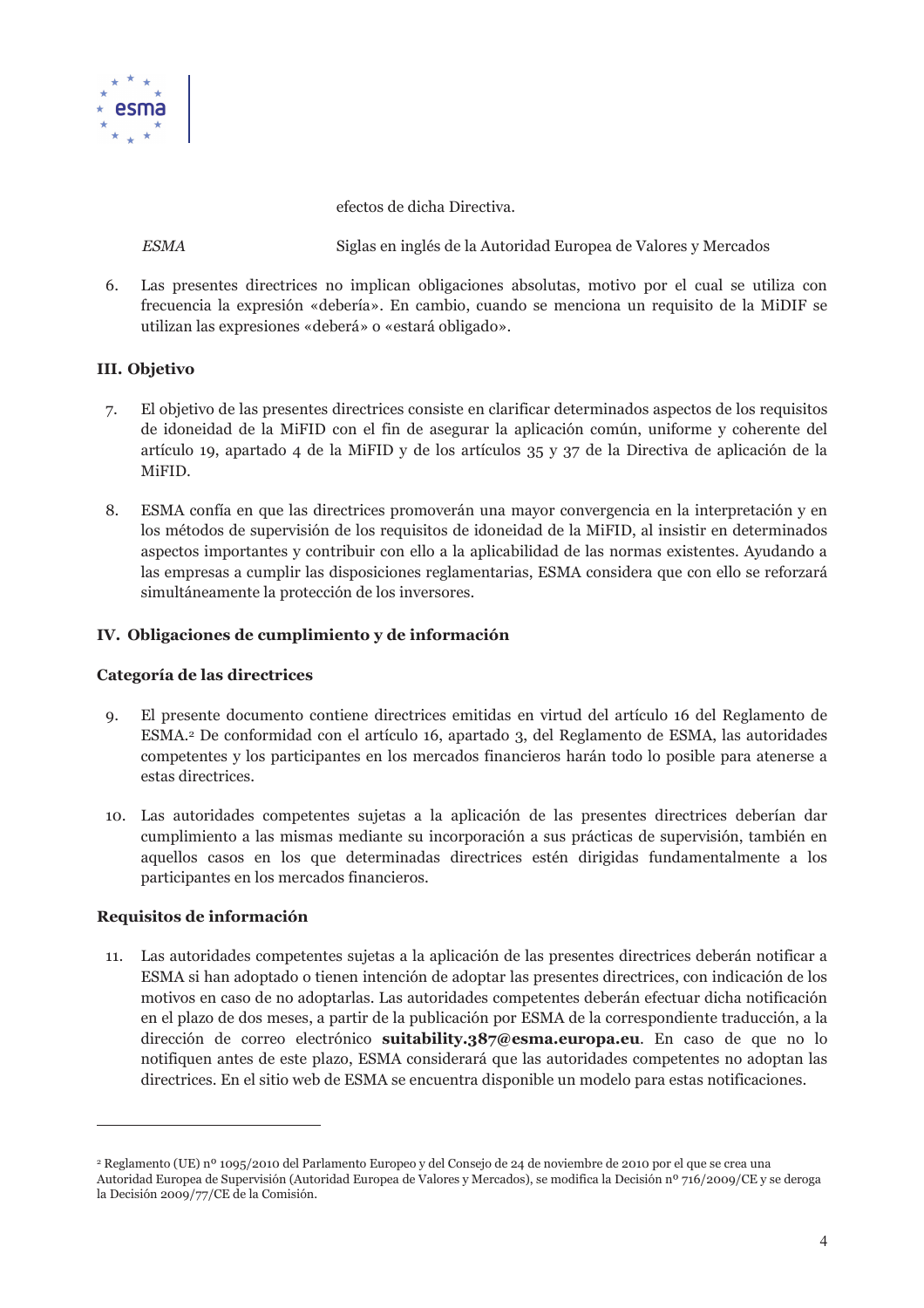

12. Los participantes de los mercados financieros no están obligados a notificar a ESMA si adoptan las presentes directrices.

#### V. Directrices sobre determinados aspectos de los requisitos de idoneidad de la MiFID

#### V.I Información a proporcionar a los clientes sobre la evaluación de la idoneidad

#### Legislación aplicable: artículo 19, apartados 1 y 3 de la MiFID.

#### Directriz general  $n^o 1$

13. Las empresas de inversión deberían comunicar a sus clientes, de manera clara y sencilla, que la razón por la que evalúan la idoneidad es para poder actuar en el mejor interés de sus clientes. Las empresas de inversión no deberían crear en ningún momento ambigüedad o confusión acerca de sus propias responsabilidades en el proceso.

- 14. La información relativa al asesoramiento en materia de inversión y servicios de gestión de carteras debería incluir información acerca de la evaluación de la idoneidad, «Evaluación de la idoneidad» debería entenderse como el proceso completo de recogida de información sobre un cliente, y la posterior evaluación de la idoneidad de un determinado instrumento financiero para dicho cliente.
- 15. Para una mayor claridad, se recuerda a las empresas que la evaluación de la idoneidad no se limita a las recomendaciones de compra de un instrumento financiero. Todas las recomendaciones deben ser idóneas, ya se trate de recomendaciones de comprar, mantener, vender o de otro tipo.<sup>3</sup> La información relativa a la evaluación de la idoneidad debería permitir a los clientes comprender el propósito de estos requisitos y animarlos a facilitar información exacta y suficiente acerca de sus conocimientos, experiencia, situación financiera y objetivos de inversión. Las empresas de inversión deberían recalcar al cliente la importancia de recoger información completa y exacta, de tal forma que puedan recomendar los productos o servicios idóneos para cada cliente. Corresponde a las empresas decidir la forma en que informarán a sus clientes, y esta información podrá suministrarse en un formato normalizado. No obstante, el formato utilizado debería permitir controles a posteriori para comprobar que la información fue facilitada.
- 16. Las empresas de inversión deberían adoptar medidas para asegurarse de que el cliente comprende el concepto de riesgo asociado a la inversión y la relación entre el riesgo y el rendimiento de las inversiones. Para facilitar la comprensión por parte del cliente del riesgo asociado a la inversión, las empresas deberían estudiar la conveniencia de utilizar ejemplos ilustrativos y comprensibles de los niveles de pérdidas que se pueden producir en función del nivel de riesgo asumido, y deberían comprobar la reacción del cliente ante tales escenarios. Se debería poner en conocimiento del cliente que la finalidad de estos ejemplos, así como de su reacción ante los mismos, consiste en determinar la actitud del cliente frente al riesgo (su perfil de riesgo) y, en consecuencia, los tipos de instrumentos financieros (y los riesgos asociados) idóneos.

<sup>&</sup>lt;sup>3</sup> Véase la sección IV del documento de CESR, Understanding the definition of advice under MiFID, question and answers, 19 de abril de de 2010, CESR/10-293.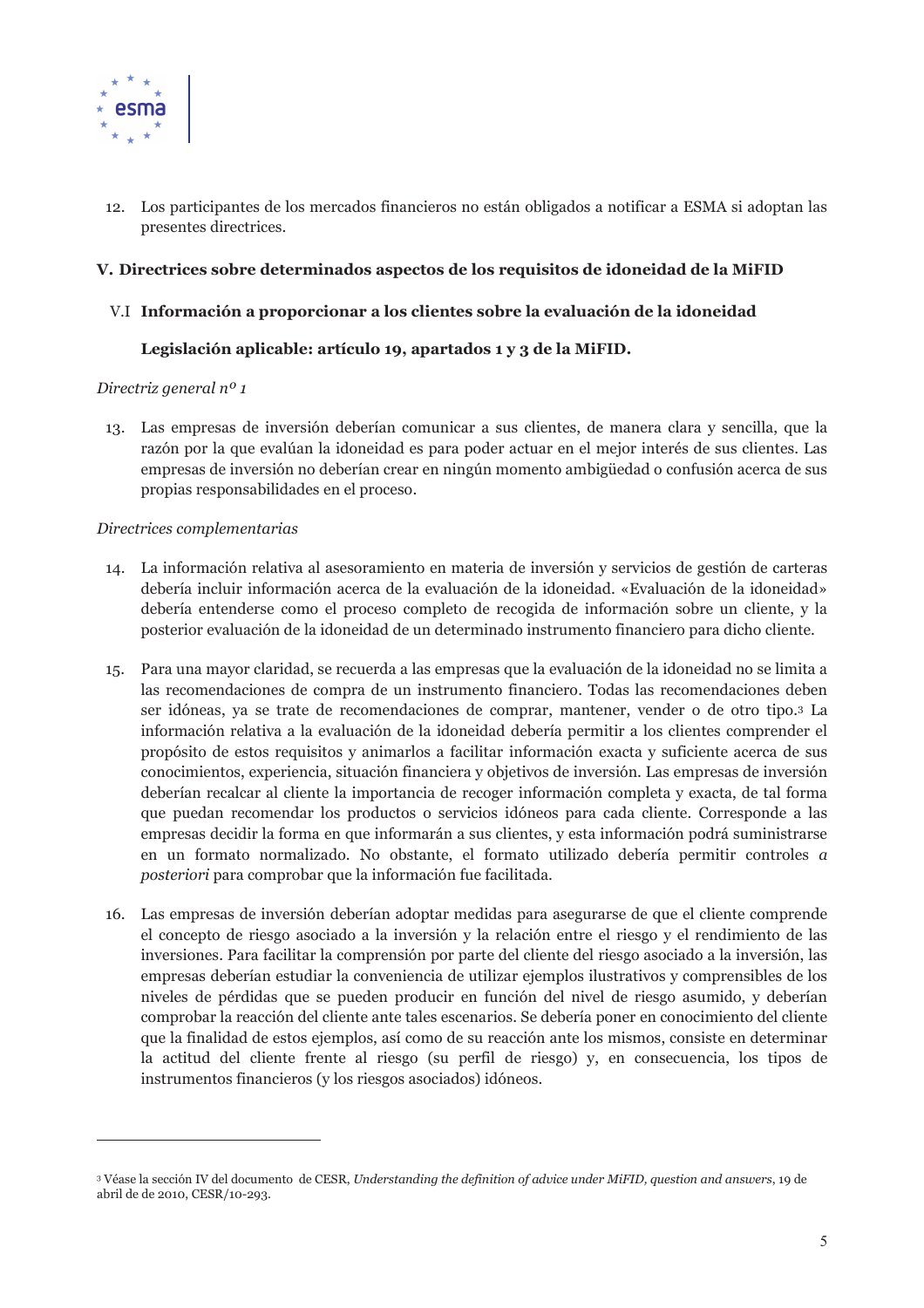

17. La evaluación de la idoneidad es responsabilidad de la empresa de inversión. Las empresas deberían evitar declarar o dar la impresión de que es el cliente quien decide sobre la idoneidad de la inversión, o que es el propio cliente quien define los instrumentos financieros que se ajustan a su propio perfil de riesgo. Por ejemplo, las empresas no deberían indicar al cliente que un instrumento financiero determinado ha sido elegido por el cliente por considerarlo idóneo, ni deberían solicitar la confirmación del cliente de que un instrumento o servicios son idóneos.

#### V.II Medidas necesarias para conocer a los clientes y a los instrumentos financieros

#### Legislación aplicable: artículo 13, apartado 2, y artículo 19, apartado 4 de la MiFID; artículo 35, apartado 1, y artículo 37 de la Directiva de aplicación de la MiFID.

#### Directriz general  $n^o$  2

18. Las empresas de inversión deberán establecer las políticas y procedimientos adecuados para poder conocer los datos esenciales de sus clientes y las características de los instrumentos financieros disponibles para estos clientes.<sup>4</sup>

- 19. Las empresas de inversión estarán obligadas a establecer, aplicar y mantener todas las políticas y procedimientos (incluyendo las herramientas apropiadas) que sean necesarios para comprender estos datos y características esenciales.<sup>5</sup>
- 20. Las empresas deberán implantar políticas y procedimientos que les permitan recopilar y evaluar toda la información necesaria para llevar a cabo una evaluación de la idoneidad para cada cliente. A título de ejemplo, las empresas pueden servirse de cuestionarios completados por sus clientes o mediante entrevistas personales.
- 21. La información necesaria para llevar a cabo la evaluación de la idoneidad incluye diferentes elementos susceptibles de afectar, por ejemplo, a la situación financiera o a los objetivos de inversión del cliente.
- 22. Algunos de estos elementos referidos al cliente son:
	- (a) su estado civil (especialmente la capacidad legal del cliente para disponer de bienes que pueden pertenecer también a su cónyuge);
	- (b) su situación familiar (los cambios en la situación familiar de un cliente pueden afectar a su situación económica, por ejemplo el nacimiento de un nuevo hijo o que este alcance la edad universitaria);
	- (c) su situación laboral (el hecho de que un cliente pierda su empleo o se halle próximo a la jubilación puede afectar a su situación financiera y a sus objetivos de inversión);
	- (d) sus necesidades de liquidez, en el caso de determinadas inversiones relevantes.

<sup>4</sup> Tal como se indica en la directriz nº 9, también se deberían mantener registros adecuados sobre la evaluación de la idoneidad.

<sup>&</sup>lt;sup>5</sup> Artículo 13, apartado 2 de la MiFID.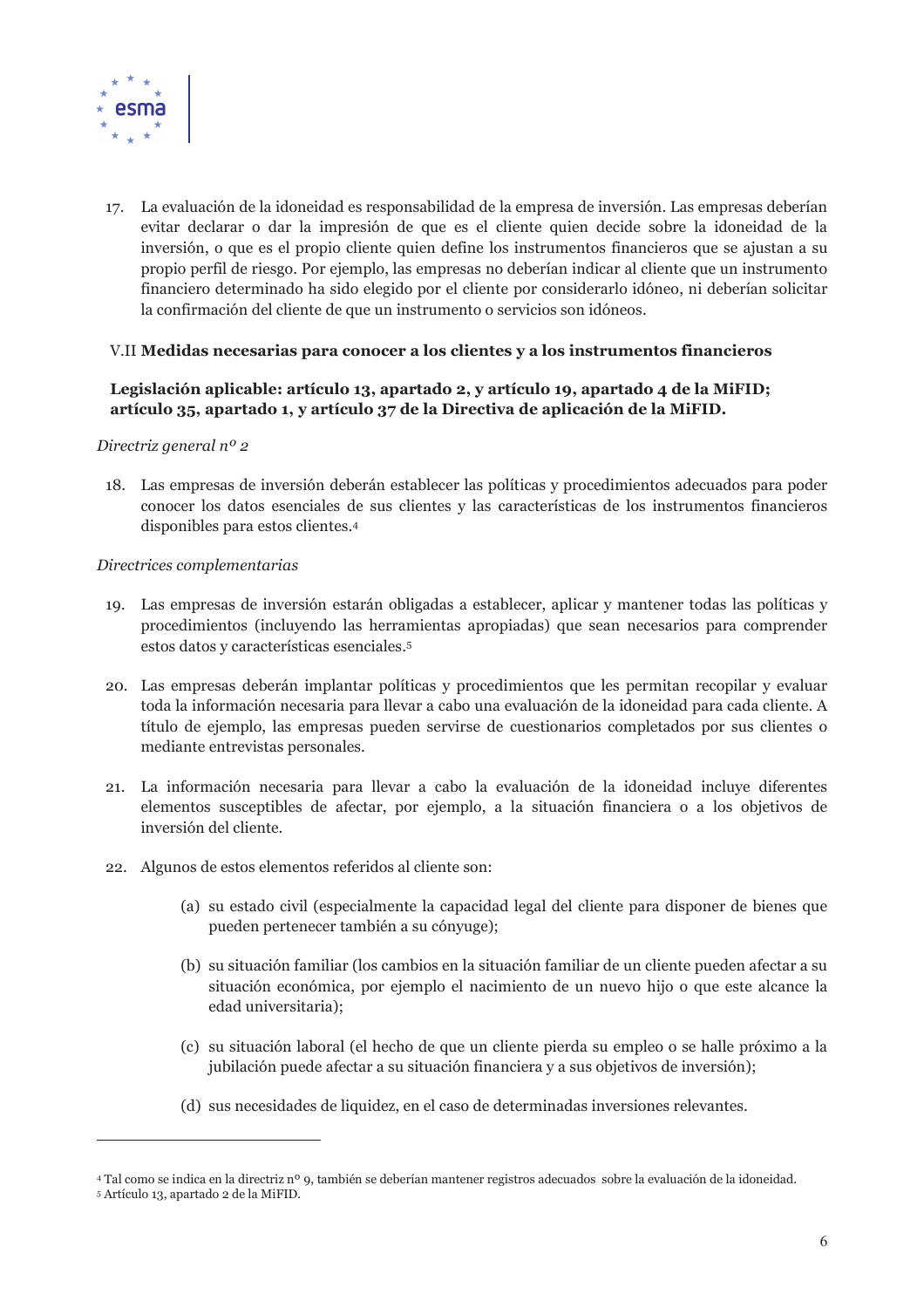

- 23. De manera especial, la edad del cliente representa normalmente una información importante, que las empresas deberían tener presente al evaluar la idoneidad de una inversión. Al objeto de decidir qué informaciones son necesarias, las empresas deberían tener en cuenta la forma en que cualquier cambio relativo a dichas informaciones podría afectar a la evaluación de la idoneidad.
- 24. Las empresas de inversión también deberían conocer los productos que ofrecen. Esto significa que las empresas deberían establecer políticas y procedimientos destinados a garantizar que solamente recomiendan inversiones, o efectúan inversiones por cuenta de clientes, si comprenden las características del producto o instrumento financiero correspondiente.

#### V.III Cualificación del personal de la empresa de inversión

#### Legislación aplicable: artículo 5, apartado 1, letra d) de la Directiva de aplicación de la MiFID.

#### Directriz general  $n^o$  3

25. Las empresas de inversión estarán obligadas a velar por que el personal que intervenga en los aspectos sustanciales del proceso de evaluación de la idoneidad disponga de un nivel adecuado de conocimiento y experiencia.<sup>6</sup>

- 26. El personal deberá comprender el papel que desempaña en la evaluación de la idoneidad y poseer las cualificaciones, conocimientos y experiencia necesarios para ejercer sus responsabilidades, en particular un conocimiento suficiente de las normas y procedimientos relevantes.
- 27. El personal deberá poseer las cualificaciones necesarias para poder evaluar las necesidades y circunstancias del cliente. Estará igualmente obligado a disponer de suficientes conocimientos técnicos especializados en mercados financieros para comprender los instrumentos financieros que recomiende (o compre por cuenta del cliente), y para decidir si las características de los mismos se ajustan a las necesidades y circunstancias del cliente.
- 28. ESMA constata que algunos Estados miembros exigen la certificación, o una acreditación equivalente, del personal que presta asesoramiento en materia de inversión y/o servicios de gestión de carteras, al objeto de garantizar el nivel adecuado de conocimientos y experiencia de las personas que intervienen en los aspectos sustanciales del proceso de evaluación de la idoneidad.

<sup>&</sup>lt;sup>6</sup> El artículo 5, apartado 1, letra d) de la Directiva de aplicación de la MiFID exige a todas las empresas de inversión que contraten personal con las cualificaciones, conocimientos y experiencia necesarios para el correcto desempeño de las responsabilidades asignadas.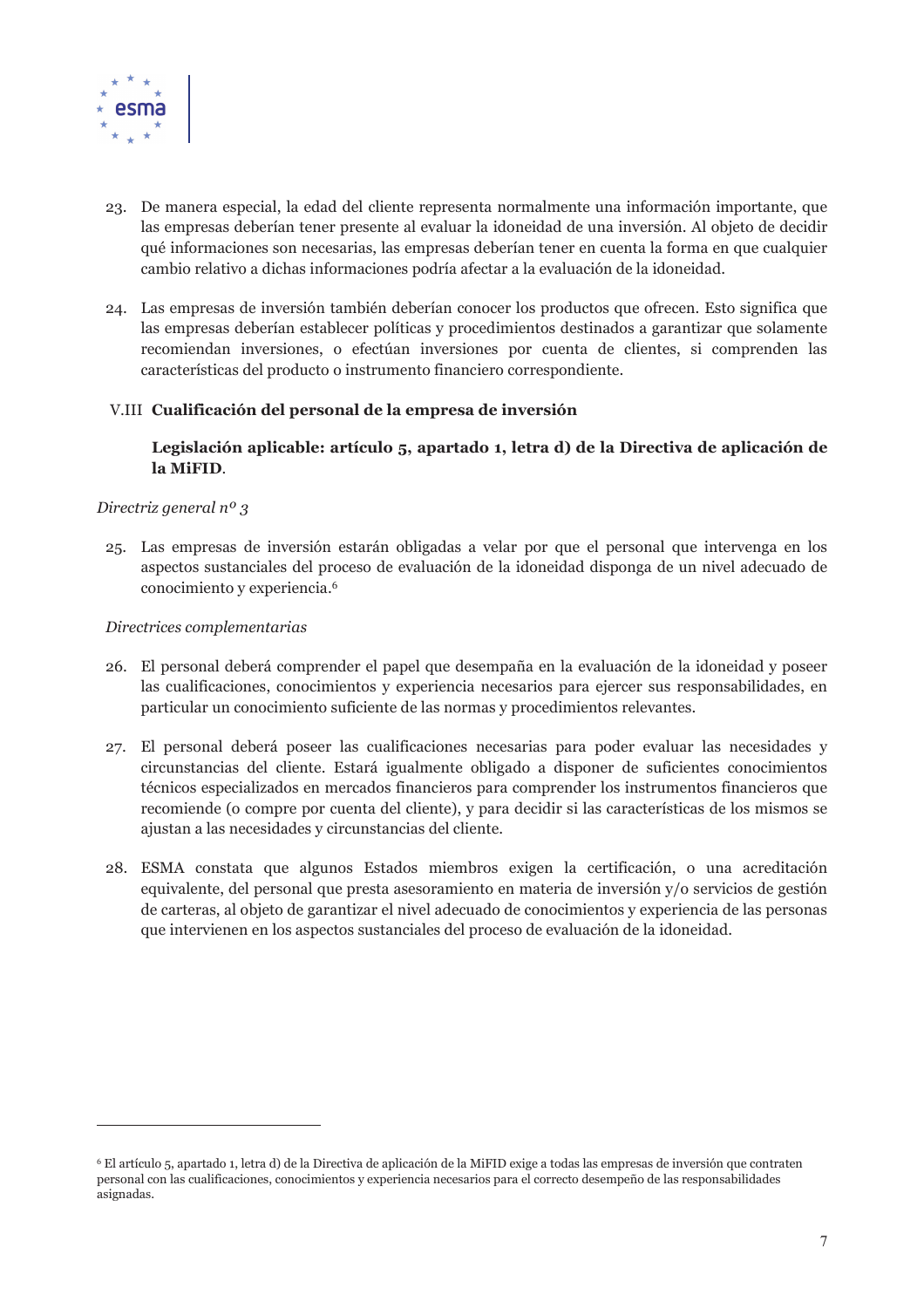

#### V.IV Alcance de la información recogida de los clientes (proporcionalidad)

#### Legislación aplicable: artículo 19, apartado 4 de la MiFID; artículos 35 y 37 de la Directiva de aplicación de la MiFID.

#### Directriz general  $n^o$  4

29. Las empresas de inversión deberían definir el alcance de la información recogida de los clientes, teniendo en cuenta todos los aspectos del servicio de asesoramiento en materia de inversión o de gestión de carteras a prestar a estos clientes.

- 30. Antes de prestar los servicios de asesoramiento en materia de inversión o gestión de carteras, las empresas de inversión deberán siempre recabar «información necesaria» sobre los conocimientos, experiencia, situación financiera y objetivos de inversión del cliente.
- 31. El alcance de la información reunida puede variar de un caso a otro. Para determinar qué información es la «necesaria» y relevante, las empresas de inversión deberían considerar, en relación con los conocimientos, experiencia, situación financiera y objetivos de inversión del cliente, lo siguiente:
	- (a) el tipo de instrumento financiero o de transacción que la empresa puede, respectivamente, recomendar o ejecutar (en particular su complejidad y nivel de riesgo);
	- (b) la naturaleza y el alcance del servicios que la empresa puede prestar;
	- (c) las características, necesidades y circunstancias el cliente.
- 32. Aunque el alcance de la información recogida puede variar, permanecerá invariable el objetivo de lograr que una recomendación, o bien una inversión realizada en nombre del cliente, sean las idóneas para dicho cliente. El principio de proporcionalidad establecido en la MiFID permite que el nivel de la información recogida por las empresas guarde proporción con los productos y servicios que ofrece, o respecto a los cuales el cliente solicita asesoramiento específico o servicios de gestión de carteras sin que ello implique rebajar el nivel de protección al que tienen derecho los clientes.
- 33. Por ejemplo, al facilitar acceso a productos financieros complejos<sup>7</sup> o arriesgados<sup>8</sup>, las empresas de inversión deberían sopesar cuidadosamente si necesitan recoger información más pormenorizada sobre el cliente que si se tratara de otros instrumentos menos complejos o arriesgados para poder evaluar la capacidad del cliente para comprender y soportar financieramente los riesgos asociados con dichos instrumentos.<sup>9</sup>

<sup>7</sup> Tal como se define en la MiEID

<sup>&</sup>lt;sup>8</sup> Corresponde a cada empresa de inversión la definición *a priori* del nivel de riesgo de los instrumentos financieros que ofrece a los inversores, teniendo en cuenta, si procede, las directrices emitidas por las autoridades competentes en materia de supervisión de la empresa.

<sup>9</sup> En cualquier caso, al objeto de lograr que los clientes comprendan el riesgo de la inversión y las posibles pérdidas que pueden tener que soportar, la empresa, en la medida de lo posible, debería explicarles dichos riesgos de forma clara y comprensible,

preferiblemente mediante ejemplos ilustrativos de la cuantía de las pérdidas en caso de que una inversión produzca malos resultados.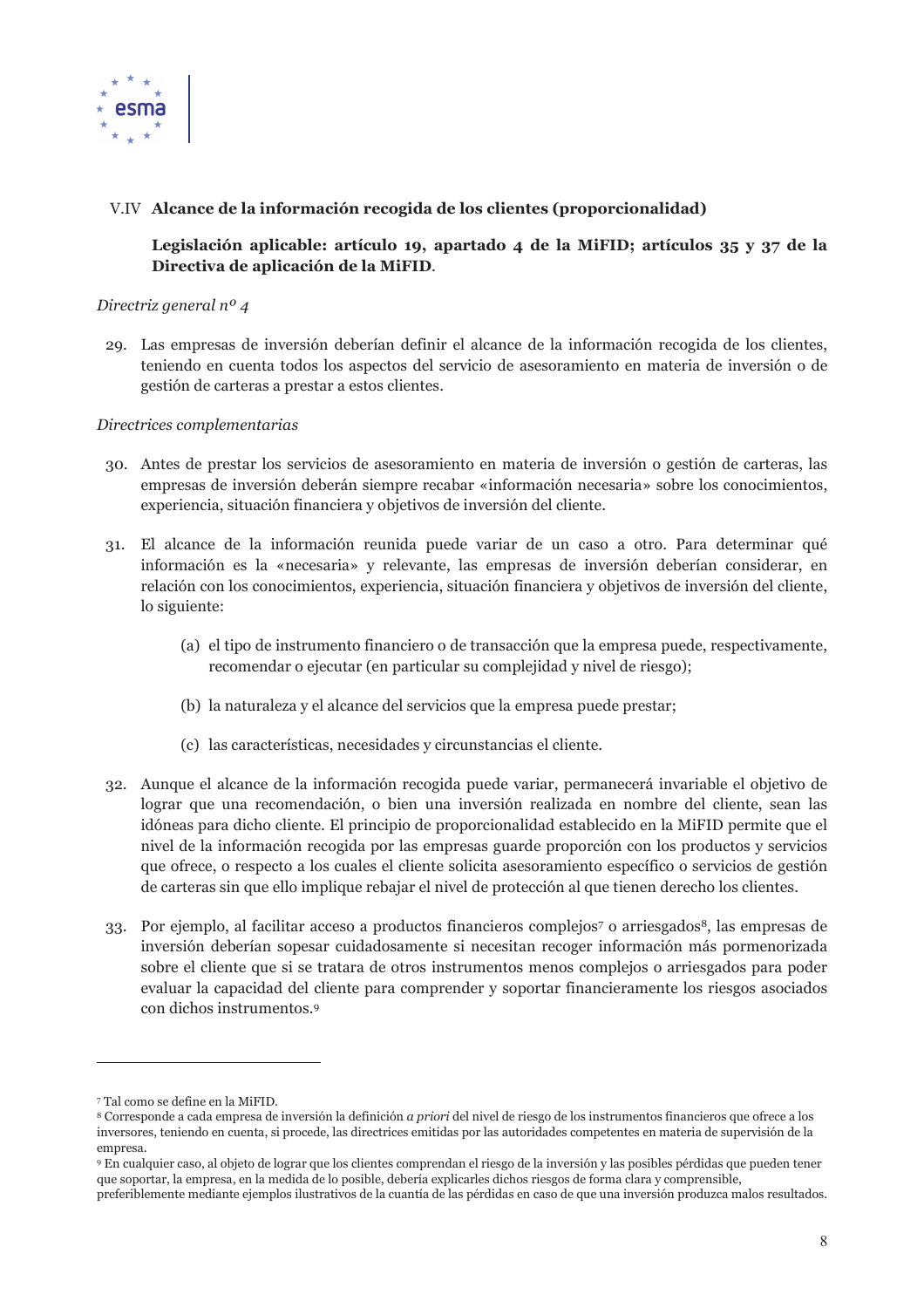

- 34. En el caso de instrumentos financieros de escasa liquidez<sup>10</sup>, la «información necesaria» que es preciso recoger incluirá obviamente la relativa al horizonte temporal durante el cual el cliente está dispuesto a mantener la inversión. Dado que la información sobre la situación financiera del cliente deberá recogerse siempre, el alcance de la misma dependerá del tipo de instrumentos financieros objeto de recomendación o de transacción. Por ejemplo, en el caso de instrumentos financieros poco líquidos o arriesgados, la «información necesaria» podría incluir todos los elementos siguientes, considerados necesarios para asegurarse de que la situación financiera del cliente le permite invertir, o dejar que inviertan en su nombre, en tales instrumentos:
	- (a) la cuantía de los ingresos periódicos y totales del cliente, si dichos ingresos se obtienen de forma temporal o permanente, y el origen de los mismos (por ejemplo, rendimientos del trabajo, pensión de jubilación, rentas del capital, ingresos por alquileres, etc.);
	- (b) los activos del cliente, en particular sus activos líquidos, inversiones e inmuebles, que incluirán las inversiones financieras, los inmuebles para uso propio y con fines de inversión, los fondos de pensiones, depósitos en efectivo, etc. Cuando sea apropiado, la empresa debería reunir también información acerca de las condiciones, cláusulas, disponibilidad préstamos, garantías y otras restricciones que pudieran ser de aplicación a los activos antes mencionados;
	- (c) compromisos financieros periódicos del cliente, incluyendo los compromisos de tipo económico que el cliente haya contraído o esté proyectando contraer (obligaciones de pago, endeudamiento total y otros compromisos de pago periódicos, etc.).
- 35. Al definir la información que deben recoger, las empresas de inversión deberían tener asimismo en cuenta el tipo de servicio que van a prestar. En la práctica, esto implica lo siguiente:
	- (a) en caso de asesoramiento en materia de inversión, las empresas deberían recoger información suficiente que les permita determinar la capacidad del cliente para entender los riesgos y las características de cada uno de los instrumentos financieros que las empresas pretenden recomendar a dicho cliente;
	- (b) en el caso de gestión discrecional de carteras, dado que es la empresa quien toma decisiones de inversión por cuenta del cliente, el nivel de conocimientos y experiencia que este necesita respecto a todos los instrumentos financieros que pueden llegar a formar parte de la cartera podrá ser inferior al nivel que el cliente debería tener en caso de recibir asesoramiento en materia de inversión. No obstante, incluso en este caso, el cliente deberá entender al menos los riesgos totales de la cartera y poseer conocimientos generales sobre los riesgos vinculados a cada tipo de instrumento financiero que pueda ser incluido en la cartera. Las empresas deberían conocer y comprender muy claramente el perfil de riesgo del cliente.

La disposición del cliente a aceptar pérdidas puede complementarse midiendo su capacidad para hacer frente a las mismas. Véase también el apartado 16.

<sup>&</sup>lt;sup>10</sup> Corresponde a cada empresa de inversión la definición *a priori* de cuáles de los instrumentos financieros que ofrece a los inversores considera que son de escasa liquidez, teniendo en cuenta, si procede, las directrices emitidas por las autoridades competentes en materia de supervisión de la empresa.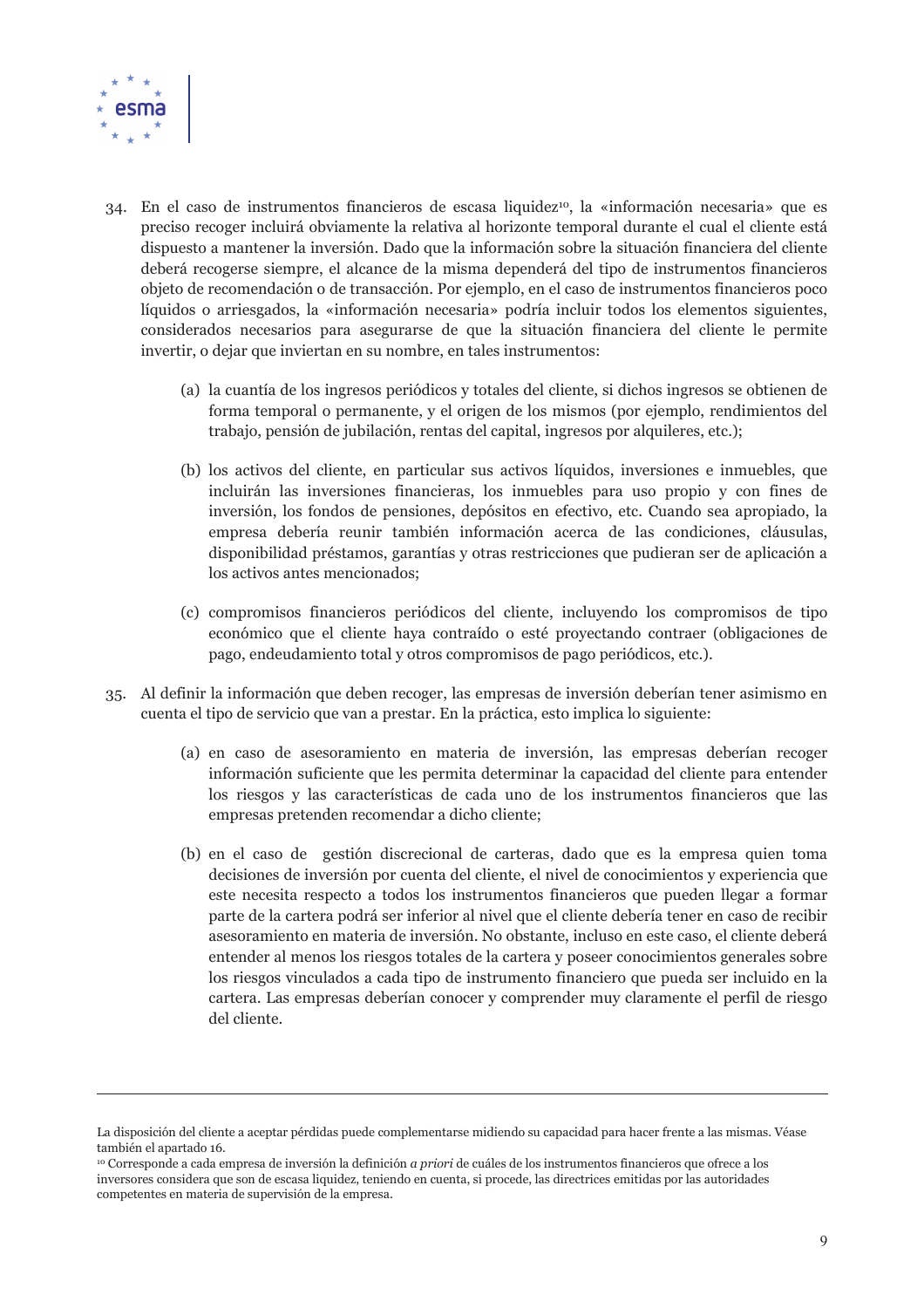

- 36. De manera similar, el alcance del servicio solicitado puede influir sobre el nivel de detalle de la información recogida sobre el cliente. Por ejemplo, las empresas deberían recoger más información en el caso de los clientes que solicitan asesoramiento en materia de inversión para toda su cartera de valores que en el caso de los clientes que solicitan asesoramiento específico sobre la forma de invertir una suma de dinero que represente una parte relativamente pequeña del total de su cartera.
- 37. La empresa de inversión debería tener asimismo en cuenta las características del cliente a la hora de determinar la información que deberá recoger. Por ejemplo, generalmente se necesitará una información más detallada en el caso de aquellos clientes de mayor edad y potencialmente vulnerables que solicitan por primera vez los servicios de asesoramiento en materia de inversión. Por otro lado, cuando una empresa preste asesoramiento en materia de inversión o servicios de gestión de carteras a un cliente profesional (siempre que haya sido clasificado correctamente como tal), por regla general podrá partir del supuesto de que dicho cliente posee el nivel necesario de conocimientos y experiencia, y que por consiguiente no necesita obtener información relativa a estos aspectos.
- 38. De manera similar, cuando el servicio prestado consista en el asesoramiento en materia de inversión o gestión de carteras a un cliente profesional *per se*<sup>11</sup> la empresa podrá partir del supuesto de que las condiciones financieras del cliente le permiten soportar financieramente cualquier riesgo de inversión relacionado coherentemente con sus objetivos de inversión, y que por consiguiente no necesita obtener información, con carácter general, sobre la situación financiera del cliente. Sin embargo, dicha información sí se debería recoger cuando los objetivos de inversión del cliente así lo requieran. Por ejemplo, si el cliente está buscando cobertura para un determinado riesgo, la empresa necesitará disponer de información detallada sobre tal riesgo, al objeto de poder proponer un instrumento de cobertura eficaz.
- 39. La información que se deberá recoger dependerá igualmente de las necesidades y circunstancias del cliente. Por ejemplo, es probable que una empresa necesite más información sobre la situación financiera de un cliente cuando los objetivos de este sean múltiples y/o a largo plazo que cuando lo que busca es únicamente una inversión segura a corto plazo.
- 40. Si la empresa de inversión no obtiene información suficiente<sup>12</sup> para prestar un asesoramiento en materia de inversión o un servicio de gestión de carteras idóneo para el cliente, deberá abstenerse de prestarlo.<sup>13</sup>

#### V.V Fiabilidad de la información del cliente

#### Legislación aplicable: artículo 19, apartado 4 de la MiFID; artículos 35 y 37 de la Directiva de aplicación de la MiFID.

#### Directriz general  $n^{\circ}$  5

41. Las empresas de inversión deberían adoptar medidas razonables para asegurarse de que la información recogida de los clientes es fiable. En particular las empresas deberían:

<sup>&</sup>lt;sup>11</sup> Con arregio a lo dispuesto en la sección I del anexo II de la MiFID («Categorías de clientes que se consideran profesionales»). <sup>12</sup> «Información suficiente» debería interpretarse como la información que las empresas están obligadas a recoger para satisfacer los requisitos de idoneidad estipulados en la MiFID.

<sup>&</sup>lt;sup>13</sup> Véase el artículo 35, apartado 5, de la Directiva de aplicación de la MiFID.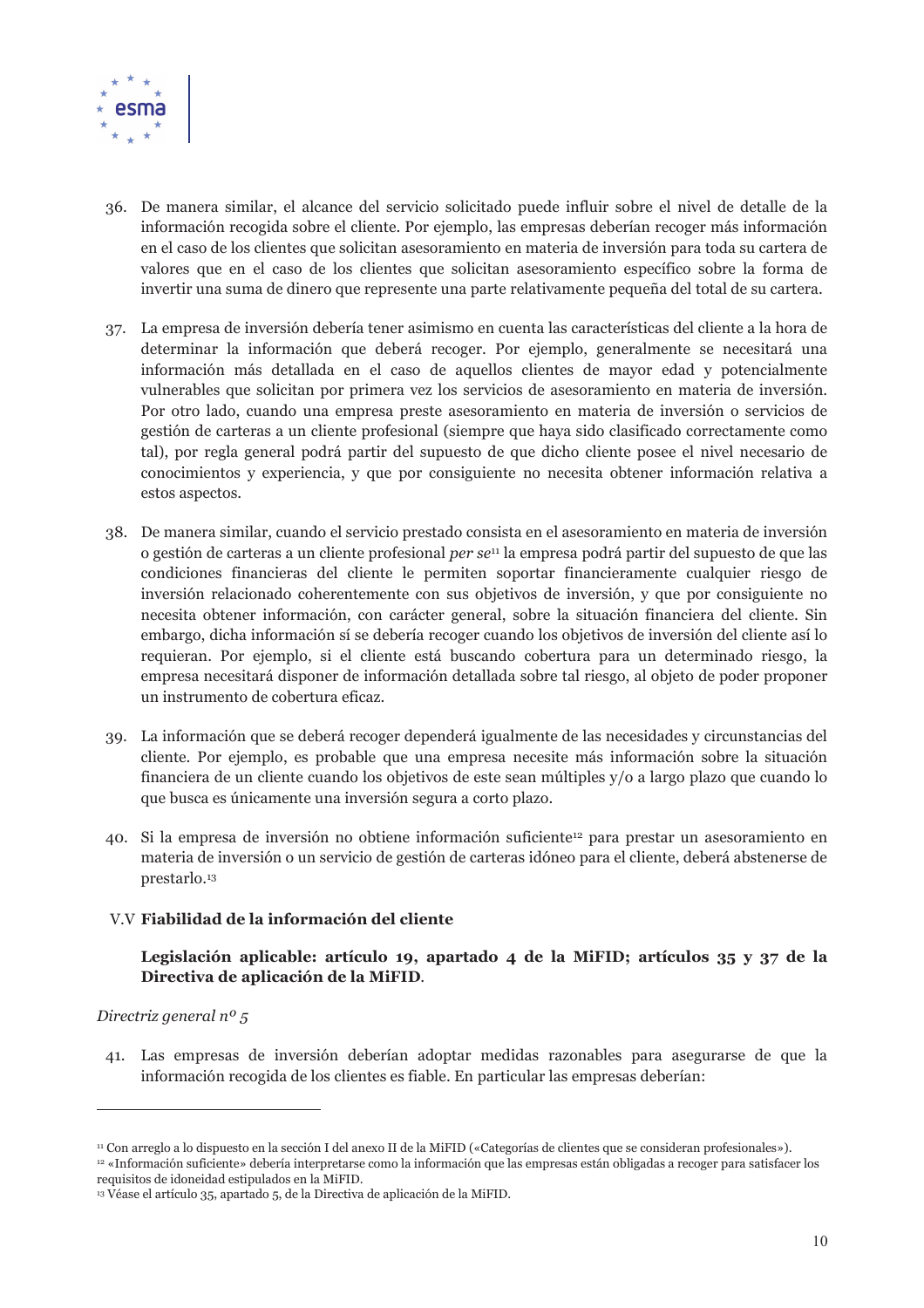

- (a) no confiar indebidamente en la autoevaluación de los clientes relativa a sus conocimientos, experiencia y situación financiera;
- (b) velar por que todas las herramientas utilizadas en la evaluación de la idoneidad havan sido diseñadas de la forma apropiada (por ejemplo, las preguntas no deberán formularse de tal modo que dirijan al cliente hacia un tipo específico de inversión), y
- (c) adoptar medidas para asegurar la coherencia de la información del cliente.

- 42. Se supone que los clientes facilitarán la información correcta, actualizada y completa que se necesita para la evaluación de la idoneidad. Sin embargo, las empresas de inversión deben adoptar medidas razonables para comprobar la fiabilidad de la información recogida sobre los clientes. Las empresas son siempre las responsables de asegurarse de que poseen información apropiada para realizar la evaluación de la idoneidad. Por ejemplo, las empresas deberían verificar si existen inexactitudes evidentes en la información facilitada por sus clientes. Deberán asegurarse de que las preguntas que plantean a sus clientes tengan una alta probabilidad de ser entendidas correctamente y de que cualquier otro método utilizado para recoger información haya sido diseñado de tal modo que se obtengan los datos necesarios para realizar una evaluación de idoneidad
- 43. La autoevaluación debería contrastarse mediante criterios de tipo objetivo. Por ejemplo:
	- (a) en vez de preguntar al cliente si cree que tiene suficiente experiencia para invertir en determinados instrumentos, la empresa podría preguntar al cliente con qué tipos de instrumentos está familiarizado;
	- (b) en vez de preguntar al cliente si considera que dispone de fondos suficientes para acometer la inversión, la empresa podría solicitar datos reales sobre la situación financiera del cliente;
	- (c) en vez de preguntar si el cliente se siente cómodo al asumir riesgos, la empresa podría preguntar qué nivel de pérdidas durante un período de tiempo determinado está dispuesto a aceptar el cliente, referido bien a una inversión individual o bien a la cartera total.
- 44. Cuando las empresas de inversión, como parte del proceso de evaluación de la idoneidad, utilicen herramientas para uso de los propios clientes (como cuestionarios en Internet o programas informáticos para definir el perfil de riesgo), deberían asegurarse de que disponen de los sistemas y controles adecuados para garantizar que dichas herramientas son las adecuadas para el fin propuesto y producen resultados satisfactorios. Por ejemplo, los programas informáticos para definir el perfil de riesgo podrían incluir algunas pruebas de coherencia de las respuestas dadas por los clientes, con el fin de señalar las contradicciones entre los distintos datos suministrados.
- 45. Las empresas deberían adoptar asimismo medidas razonables para reducir los posibles riesgos asociados con la utilización de estas herramientas. Por ejemplo, pueden surgir riesgos si los clientes (por su propia iniciativa o a sugerencia del personal que les atiende) alteran sus respuestas con el fin de tener acceso a instrumentos financieros que posiblemente no sean idóneos para ellos.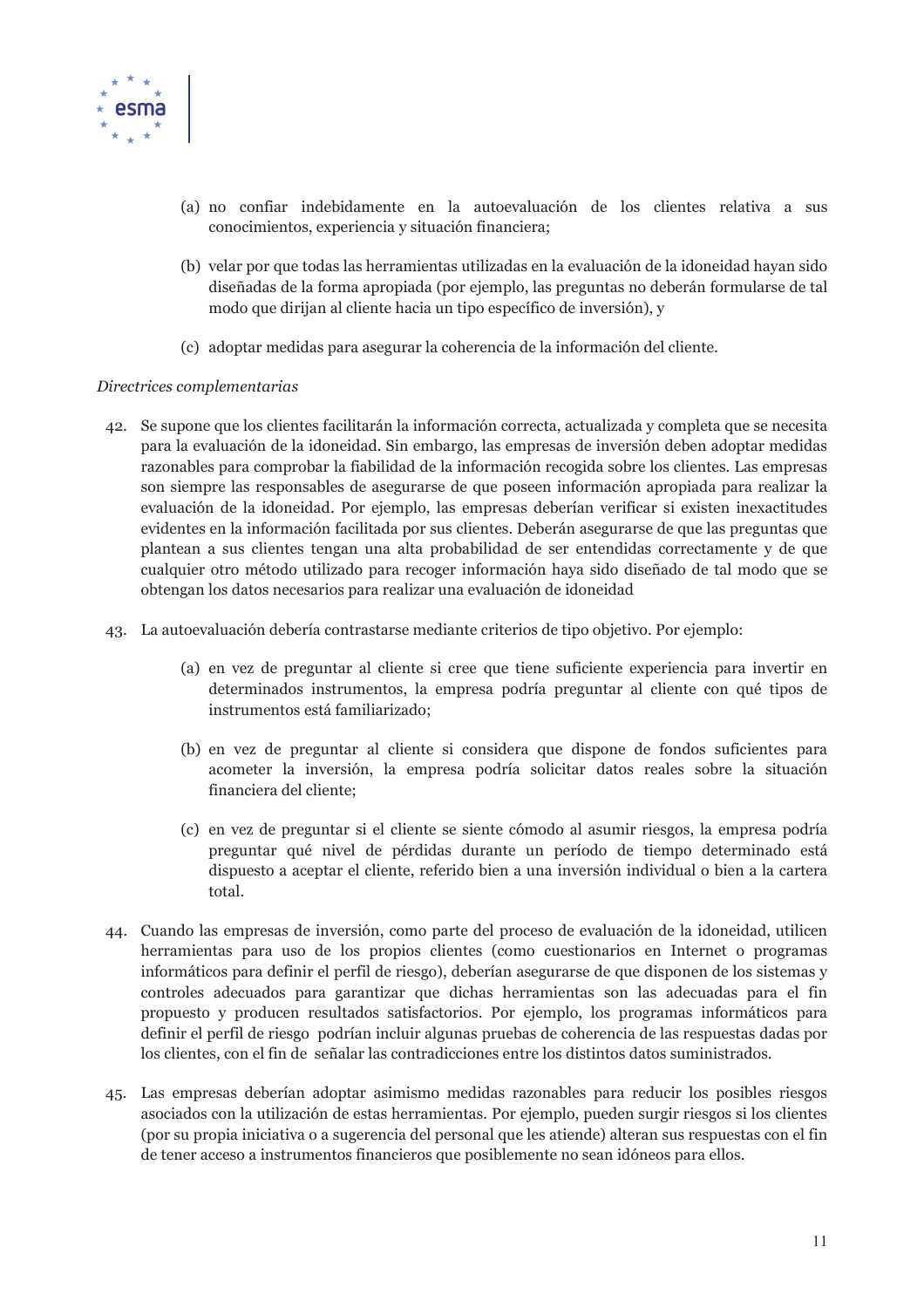

46. Al objeto de comprobar la coherencia de la información del cliente, las empresas de inversión deberían analizar en su conjunto la información recogida. Las empresas deberían mantenerse alerta para detectar las contradicciones importantes entre los distintos datos suministrados, y ponerse en contacto con los clientes para solucionar las posibles incoherencias o inexactitudes más significativas. Ejemplos de estas contradicciones serían los clientes que poseen por un lado escasos conocimientos y experiencia, y por otro una actitud agresiva respecto al riesgo, o bien aquellos cuyo perfil de riesgo es de prudencia y sin embargo tienen objetivos de inversión ambiciosos.

#### V.VI Actualización de la información del cliente

Legislación aplicable: artículo 37, apartado 3, de la Directiva de aplicación de la MiFID.

#### Directriz general  $n^{\circ}$  6

47. Cuando la empresa de inversión mantenga una relación continuada con un cliente, debería adoptar procedimientos apropiados para mantener información adecuada y actualizada sobre el cliente.

- 48. Las empresas de inversión que presten asesoramiento en materia de inversión o servicios de gestión discrecional de cartera de forma continuada necesitan mantener una información adecuada y actualizada sobre el cliente para poder llevar a cabo la evaluación de la idoneidad requerida. Por consiguiente, las empresas deben adoptar procedimientos para definir:
	- (a) qué parte de la información recogida debería actualizarse, y con qué frecuencia;
	- (b) cómo se llevará a cabo la actualización, y qué acciones deberá realizar la empresa cuando reciba información adicional o actualizada, o cuando el cliente no facilite la información solicitada.
- 49. La frecuencia podría variar en función, por ejemplo, del perfil de riesgo del cliente; basándose en la información recogida acerca de un cliente en el contexto de la evaluación de idoneidad, las empresas suelen definir el perfil de riesgo del cliente respecto a las inversiones, es decir, qué tipo de servicios de inversión o de instrumentos financieros pueden en general ser idóneos para dicho cliente, teniendo en cuenta sus conocimientos, experiencia, situación financiera y objetivos de inversión. Un perfil de riesgo más elevado probablemente requerirá una actualización más frecuente que un perfil más bajo. Determinados acontecimientos podrían desencadenar también el proceso de actualización, como el hecho de que el cliente alcance la edad de jubilación.
- 50. La actualización podría realizarse, por ejemplo, mediante las reuniones periódicas con los clientes o mediante el envío de un cuestionario de actualización. Las acciones a realizar por la empresa podrían incluir modificar el perfil del cliente basándose en la información actualizada recibida.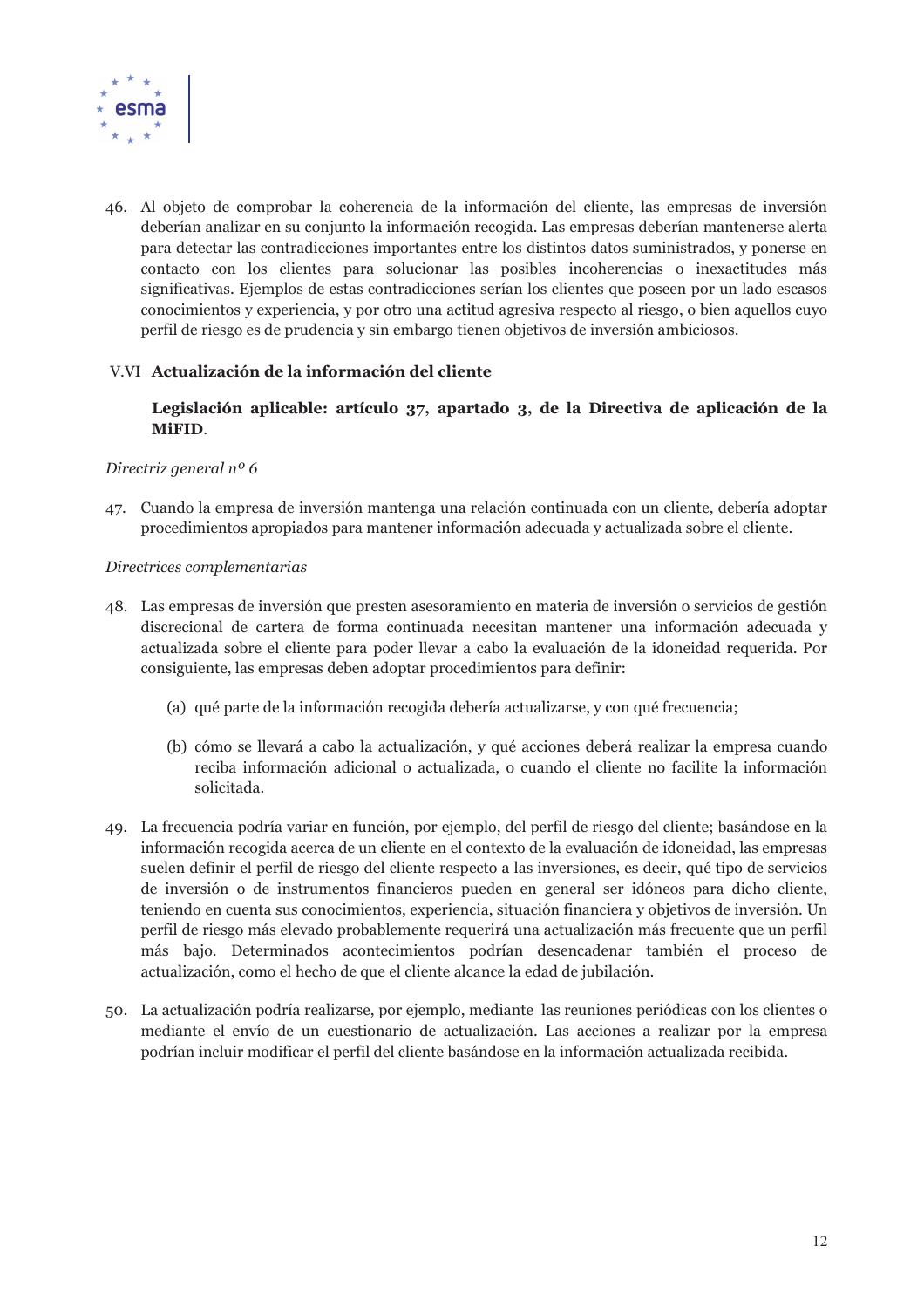

#### V.VII Información del cliente en el caso de entidades o grupos

#### Legislación aplicable: artículo 4, apartado 1, punto 10), y artículo 19, apartado 4 de la MiFID.

#### Directriz general  $n^o$  7

- 51. Cuando el cliente sea una persona jurídica o un grupo de dos o más personas físicas, o cuando una o más personas físicas estén representadas por otra persona física, la empresa de inversión deberá recurrir en primera instancia al marco jurídico aplicable para determinar quién debe someterse a la evaluación de idoneidad.
- 52. Si dicho marco jurídico no proporciona indicaciones suficientes al respecto, y en particular cuando no se haya designado un representante único (como puede darse en caso de matrimonio), la empresa de inversión, basándose en una política previamente establecida, debería acordar con las personas pertinentes (los representantes de la entidad jurídica, las personas que forman el grupo o las personas físicas representadas) a quién le corresponde someterse a la evaluación de idoneidad, de qué modo debe efectuarse en la práctica dicha evaluación y, en particular, de quién se deben recoger los datos sobre conocimientos, experiencia, situación financiera y objetivos de inversión. La empresa de inversión debería registrar dicho acuerdo.

- 53. El anexo II de la MiFID estipula que la evaluación de «la competencia, la experiencia y los conocimientos» requerida en el caso de las pequeñas entidades que solicitan ser tratadas como profesionales debe efectuarse «sobre la persona autorizada a realizar operaciones en nombre de estas». Por analogía, el mismo planteamiento debería aplicarse a la evaluación de la idoneidad en los casos en que una persona física esté representada por otra persona física, o en que una pequeña entidad deba ser objeto de la evaluación de idoneidad. En tales casos, la situación financiera y los objetivos de inversión deberían ser los del cliente subyacente (la persona física representada o la pequeña entidad), mientras que la experiencia y conocimientos serían los del representante de la persona física o los de la persona autorizada para realizar transacciones por cuenta de la entidad.
- 54. Cuando traten con una persona jurídica, con un grupo de dos o más personas físicas o con una persona física representada por otra persona física, las empresas deberían disponer de una política que defina las personas que tendrían que ser objeto de evaluación de la idoneidad. Esta política de la empresa debería disponer que se tenga siempre en cuenta el mejor interés de todas las personas afectadas y su necesidad de protección.
- 55. Cuando no exista acuerdo o cuando difieran las situaciones financieras de las personas que componen el grupo, la empresa debería tomar en consideración a la persona más relevante de grupo a este respecto (es decir, a la persona cuya situación financiera sea la más débil). Debería proceder de igual forma al examinar sus objetivos de inversión (la persona más relevante sería aquella con los objetivos de inversión más conservadores) o su experiencia y conocimientos (la persona más relevante sería la de menor experiencia y conocimientos de entre las autorizadas a realizar transacciones).
- 56. Cuando dos o más personas están autorizadas de forma conjunta para realizar transacciones por cuenta del grupo (como en el caso de las cuentas conjuntas), el perfil del cliente definido por la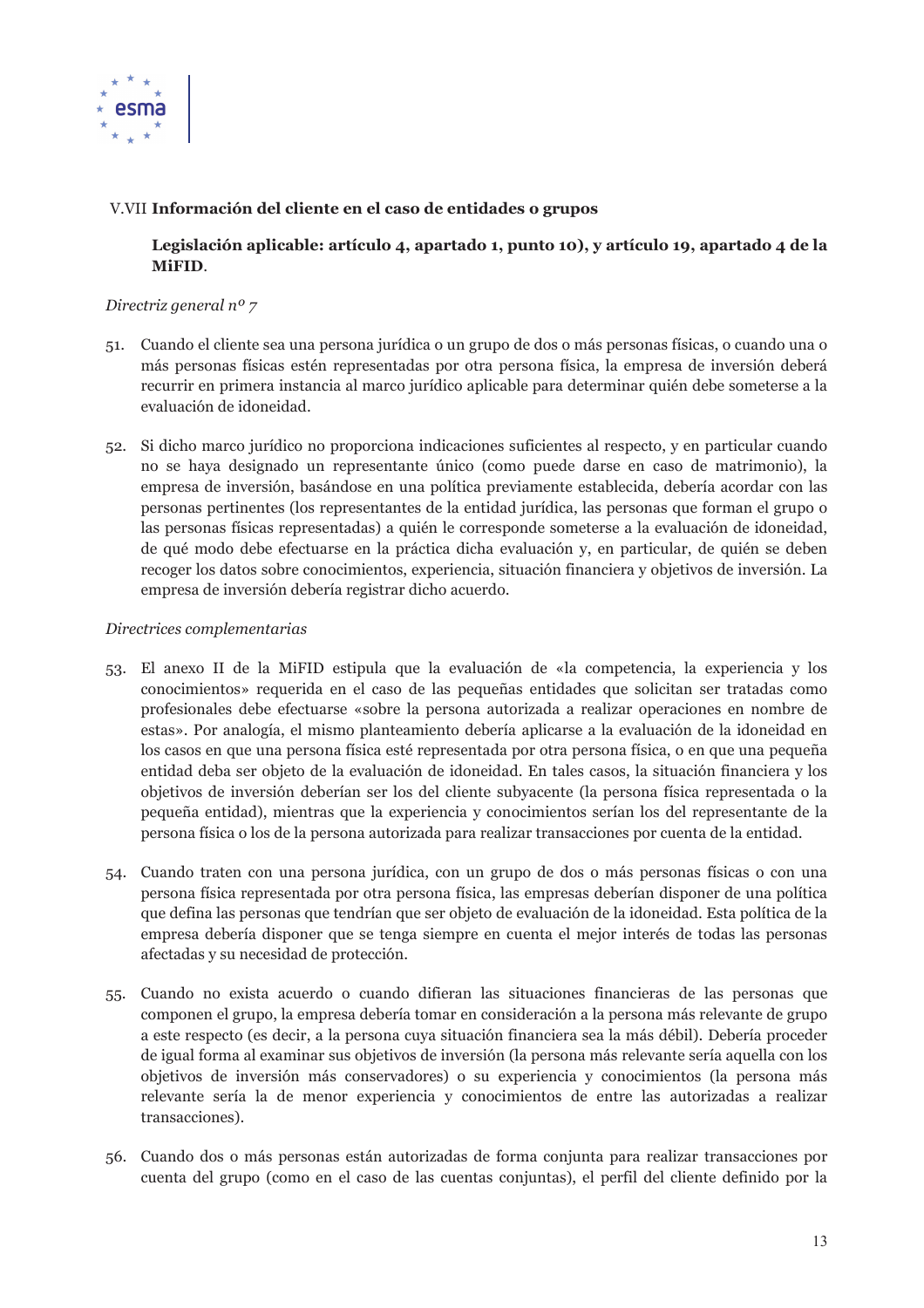

empresa debería reflejar la capacidad de las diversas personas relevantes para tomar decisiones en materia de inversión, así como los posibles efectos de tales decisiones sobre su situación financiera y objetivos de inversión individuales.

#### V.VIII Medidas necesarias para asegurarla idoneidad de una inversión

#### Legislación aplicable: artículo 13, apartado 2 de la MiFID; artículo 5 de la Directiva de aplicación de la MiFID.

#### Directriz general  $n^o$  8

- 57. Para asignar a los clientes las inversiones idóneas, las empresas de inversión deberían establecer las políticas y procedimientos para asegurarse de que la evaluación tenga en cuenta sistemáticamente:
	- (a) toda la información disponible acerca del cliente que pudiera ser relevante para evaluar si una inversión es idónea, incluyendo la cartera actual de inversiones del cliente (y la composición de los activos dentro de la cartera);
	- (b) todos los aspectos importantes de las inversiones analizadas en la evaluación de la idoneidad, incluyendo todos los riesgos relevantes y los costes, directos o indirectos, en que podría incurrir el cliente.<sup>14</sup>

- 58. Las empresas de inversión que lleven a cabo el proceso de evaluación de la idoneidad por medio de herramientas (como carteras modelo o aplicaciones informáticas para la asignación de activos o para definir los perfiles ajustados a las posibles inversiones), deberían disponer de los sistemas y controles necesarios para garantizar que dichas herramientas son las adecuadas para el fin propuesto y producen resultados satisfactorios.
- 59. A este respecto, las herramientas deberían diseñarse de tal forma que tengan en cuenta todas las características específicas de cada cliente o instrumento financiero. Por ejemplo, las herramientas que clasifican a los clientes o instrumentos financieros de forma amplia no serían adecuadas para el fin propuesto.
- 60. Las empresas deberían establecer políticas y procedimientos dirigidos a garantizar, entre otras cosas, que:
	- (a) los servicios de asesoramiento y gestión de carteras prestados al cliente tienen en cuenta un nivel apropiado de diversificación del riesgo;
	- (b) el cliente comprende suficientemente la relación existente entre riesgo y rendimiento, esto es, la remuneración necesariamente baja que conllevan los activos sin riesgo, la influencia del horizonte temporal sobre esta relación y la incidencia de los costes sobre sus inversiones;

<sup>&</sup>lt;sup>14</sup> Véase el artículo 33 de la Directiva de aplicación de la MiFID relativo a la obligación de informar a los clientes sobre los costes.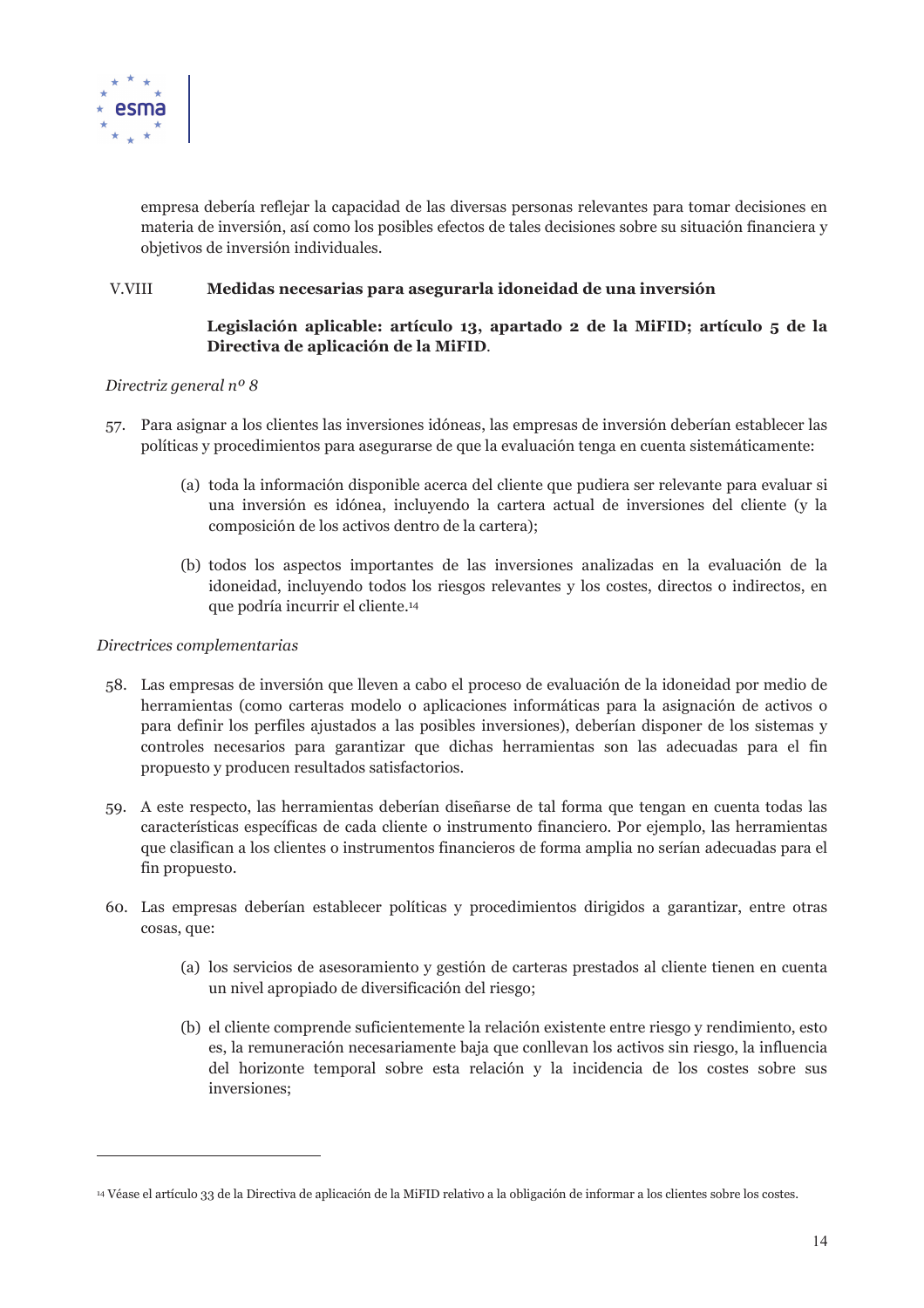

- (c) la situación financiera del cliente permite financiar las inversiones, y el cliente puede asumir las posibles pérdidas resultantes de estas;
- (d) toda recomendación formulada o transacción efectuada en el curso de la prestación de asesoramiento en materia de inversión o de servicios de gestión de carteras tiene en cuenta, en el caso de productos de escasa liquidez, el período temporal durante el cual el cliente está dispuesto a mantener la inversión;
- (e) los conflictos de intereses que pudieran surgir no influvan negativamente sobre la calidad de la evaluación de la idoneidad.

#### V.IX Mantenimiento de registros

#### Legislación aplicable: artículo 13, apartado 6 de la MiFID; artículo 5, apartado 1, letra f), y apartado 51 de la Directiva de aplicación de la MiFID.

#### Directriz general  $n^o$  9

- 61. Las empresas de inversión, como mínimo, deberían:
	- (a) disponer de sistemas adecuados de archivo y mantenimiento de datos capaces de garantizar el registro ordenado y transparente de lo concerniente a la evaluación de la idoneidad, incluyendo las recomendaciones emitidas y todas las inversiones (y desinversiones) realizadas;
	- (b) asegurarse de que los procedimientos de registro estén diseñados para detectar los fallos en el proceso de evaluación de la idoneidad (como por ejemplo las ventas indebidas);
	- (c) asegurarse de que los registros conservados son accesibles para las personas relevantes de la empresa y para las autoridades competentes;
	- (d) implantar los proceso adecuados para reducir al mínimo las posibles deficiencias o limitaciones de los procedimientos de registro.

- 62. Los procedimientos de registro adoptados por las empresas de inversión deberán diseñarse de tal forma que permitan a las empresas rastrear ex-post los motivos por los que se realizó una determinada inversión. Esto puede ser importante en caso de que surjan controversias entre el cliente y la empresa. También es importante a efectos del control; por ejemplo, los fallos en el mantenimiento de registros pueden entorpecer la investigación de la autoridad competente sobre el proceso de evaluación de la idoneidad realizado por la empresa, y limitar la capacidad de los informes dirigidos a la dirección para detectar riesgos de venta indebida.
- 63. Por consiguiente, las empresas de inversión estarán obligadas a mantener registros de toda la información relevante relacionada con la evaluación de la idoneidad, como por ejemplo la información sobre el cliente (y, en particular, el modo en que se utiliza e interpreta dicha información con vistas a definir el perfil de riesgo del cliente), y la información sobre los instrumentos financieros recomendados al cliente o adquiridos en su nombre. Estos registros deberían incluir: